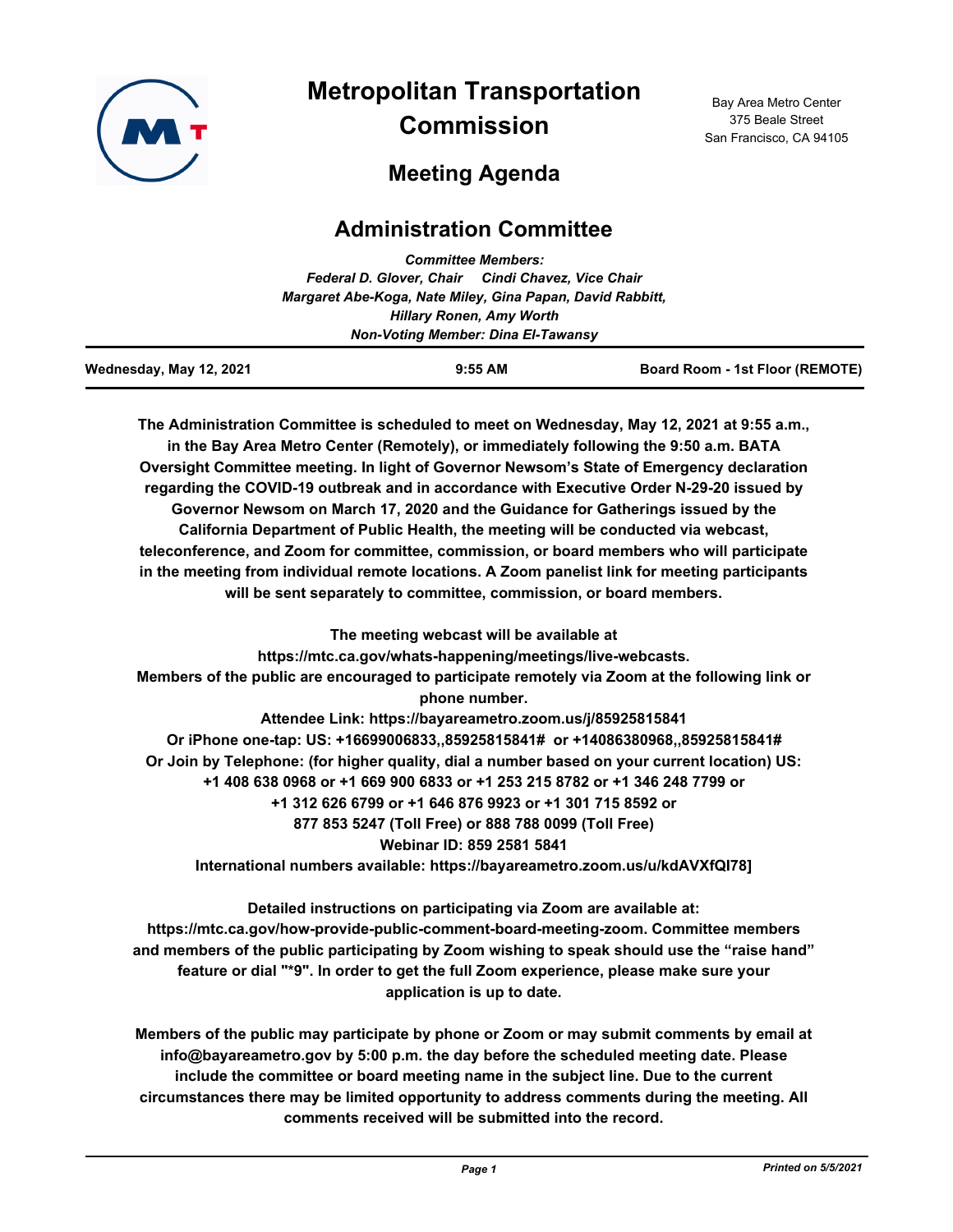#### **1. Call to Order / Roll Call / Confirm Quorum**

*Quorum: A quorum of this committee shall be a majority of its regular non-ex-officio voting members (5).*

#### **2. Consent Calendar**

| 2a.    | 21-0555             | Minutes of the April 14, 2021 meeting                                                                                    |  |
|--------|---------------------|--------------------------------------------------------------------------------------------------------------------------|--|
|        | <b>Action:</b>      | <b>Committee Approval</b>                                                                                                |  |
|        | <b>Attachments:</b> | 2a - 21-0555 - April 14 Admin Draft Meeting Minutes.pdf                                                                  |  |
| $2b$ . | 21-0637             | Contract - Vehicle Miles Traveled Reduction Planning for Priority<br>Development Areas Project: Fehr & Peers (\$539,534) |  |
|        | <b>Action:</b>      | <b>Committee Approval</b>                                                                                                |  |
|        | Presenter:          | James Choe                                                                                                               |  |
|        | <b>Attachments:</b> | 2b - 21-0637 - VMT Reduction Planning Contract.pdf                                                                       |  |
| 2c.    | 21-0647             | <b>International Travel Request</b>                                                                                      |  |
|        | <b>Action:</b>      | <b>Committee Approval</b>                                                                                                |  |
|        | <u>Presenter:</u>   | Carol Kuester                                                                                                            |  |
|        | <b>Attachments:</b> | 2c - 21-0647 - Int'l Travel Request.pdf                                                                                  |  |

#### **3. Approval**

Consultant Bench: 2021 Regional Planning Bench - Cycle 1 (4LEAF, Inc.; Aaron Welch Planning; Acterra: Action for a Healthy Planet; AECOM Technical Services, Inc. ; Alex San Andres; Alta Planning + Design, Inc.; Amira Jackmon; Applied Technology Council; ARUP Americas, Inc. ; Ascent Environmental, Inc.; Atkins North America, Inc.; BAE Urban Economics, Inc.; Baird + Driskell Community Planning; Bang the Table USA LLC; Noelle Bonner (dba Bonner Communications LLC; Center for Creative Land Recycling; CHS Consulting, Inc. (dba CHS Consulting Group); Circlepoint, Inc.; Civic Edge Consulting; CivicKnit; CivicMakers, LLC; Community Design + Architecture, Inc.; Corey, Canapary & Galanis; Craft & Commerce, LLC; Dahlin Group, Inc.; DIALOG Design LP; Diana R. Elrod Consulting; DKS Associates; Economic & Planning Systems, Inc.; Economic Consultants Oregon LTD (dba ECONorthwest); EMC Planning Group Inc; EMC Research, Incorporated; Enterprise Community Partners, Inc. (dba Enterprise Community Partners); Environmental Science Associates; Evan Brooks Associates, Inc. (dba Evans Brooks Associates; Fehr & Peers; Forsyth Street Advisors; Frontier Energy, Inc.; W. Arthur Gensler (dba Gensler), Jr & Associates, Inc.; William R. Gray and Company, Inc. (dba Gray-Bowen-Scott).; David S Greensfelder (dba Greensfelder Commercial Real Estate LLC); Hassell Design LTD; Hatch **3a.** [21-0364](http://mtc.legistar.com/gateway.aspx?m=l&id=/matter.aspx?key=21957)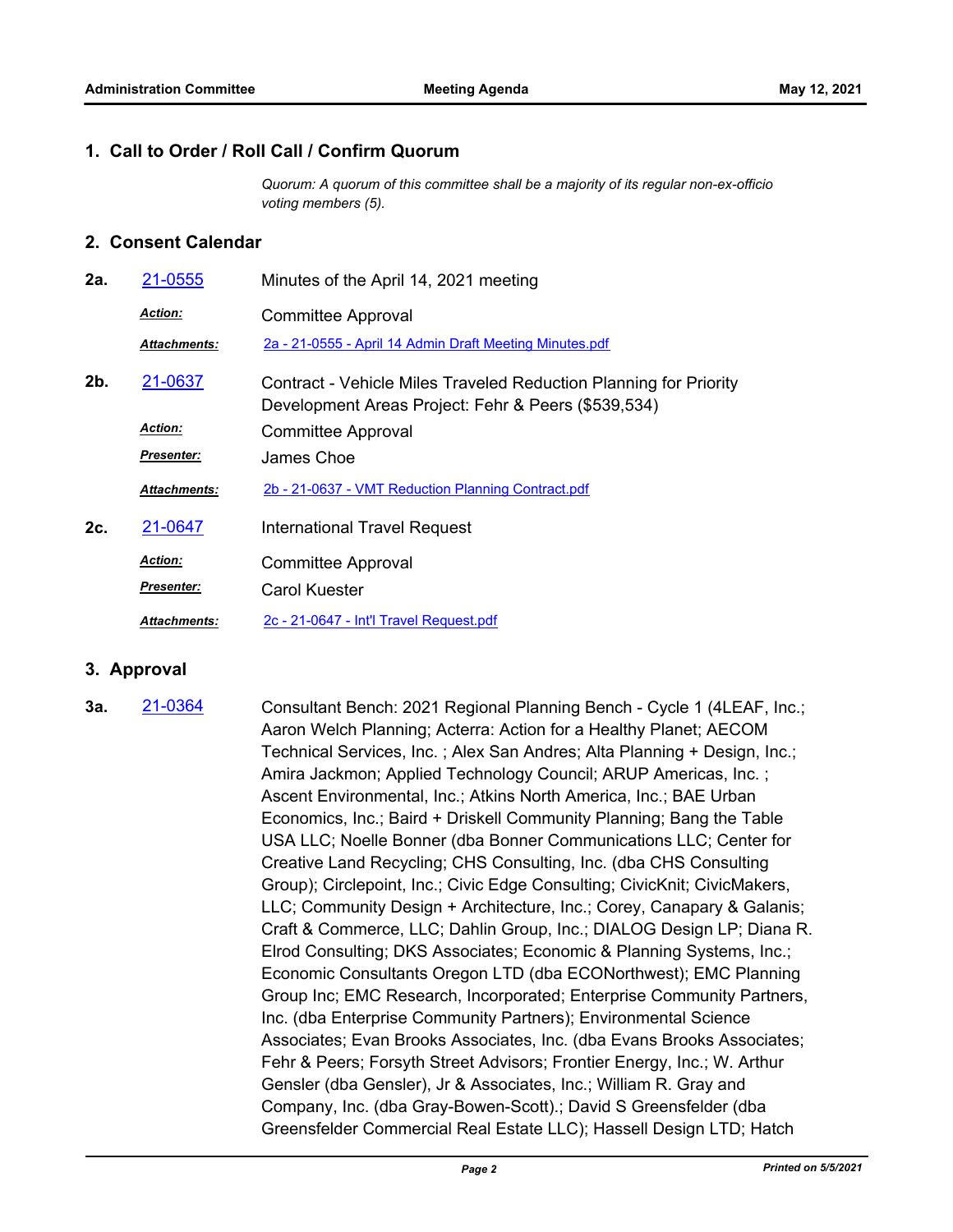Associates Consultants, Inc.; Houseal Lavigne Associates, LLC; HR&A Advisors, Inc.; IBI Group, A California Partnership (dba IBI Group); Impact Sciences; Iveywood Consulting; James F. Lima (dba James Lima Planning + Development); Kearns & West, Inc; Kimley-Horn and Associates, Inc.; Kittelson & Associates, Inc.; Land Econ Group LLC; LeSar Development Consultants; Management Partners, Incorporated; Meyers, Nave, Riback, Silver & Wilson, A Professional Corporation; METROPOLITAN PLANNING GROUP; Michael Baker International, Inc.; Moore Iacofano Goltsman, Inc.; Mintier Harnish, LP; Mithun, Inc.; Nelson\Nygaard Consulting Associates, Inc.; Next Steps Marketing; Opticos Design, Inc.; Page Southerland Page, Inc.; Perkins+Will, Inc.; PlaceWorks, Inc. (dba PlaceWorks); Raimi + Associates, Inc.; Laura Crescimano (RC Design Collaborative, LLC dba SITELAB urban studio); Redhill Group Inc.; Resource Development Associates, Inc.; Rincon Consultants, Inc.; RSG, Inc.; Sam Schwartz Engineering, D.P.C.; Deborah E. Schechter (dba Schecter Consulting); SERA Architects, Inc. (dba SERA Design and Architecture, Inc.); SmithGroup; Sperry Capital Inc.; Steer Davies & Gleave Inc.; Strategic Economics; Symbium Corp.; SZS Engineering Access Inc.; Terner Housing Innovation Labs, Inc; The Concord Group, LLC; T J K M (dba TJKM Transportation Consultants); Toole Design Group, LLC; Trillium Advisors, LLC; Urban Land Institute; Urban Planning Partners; UrbanFootprint, Inc.; Vila Civil, APC; Woodsong Associates; Wallace Roberts & Todd, LLC; WSP USA Inc.)

A request for Committee approval of a pre-qualified Regional Planning Bench of consultants summarized in Attachment A ("Bench") to provide as-needed planning consulting services to MTC, the Association of Bay Area Governments (ABAG), the Bay Area Housing Finance Authority (BAHFA), and 109 local governments in the Bay Area, including for grants administered through the Priority Development Area and Regional Housing Technical Assistance Programs (PDA Programs). The term of the Bench is through December 30, 2023, with an option to extend for an additional two years to December 30, 2025.

Committee Approval *Action:*

**Presenter:** Daniel Saver

[3a - 21-0364 - Regional Planning Bench Summary.pdf](http://mtc.legistar.com/gateway.aspx?M=F&ID=fd703e23-3b00-4e9b-af46-f36a6164cb68.pdf) [3a - 21-3064 - Regional Planning Bench Presentation.pdf](http://mtc.legistar.com/gateway.aspx?M=F&ID=69839407-7bf7-42e6-9759-4416336e7199.pdf) *Attachments:*

#### **4. Public Comment / Other Business**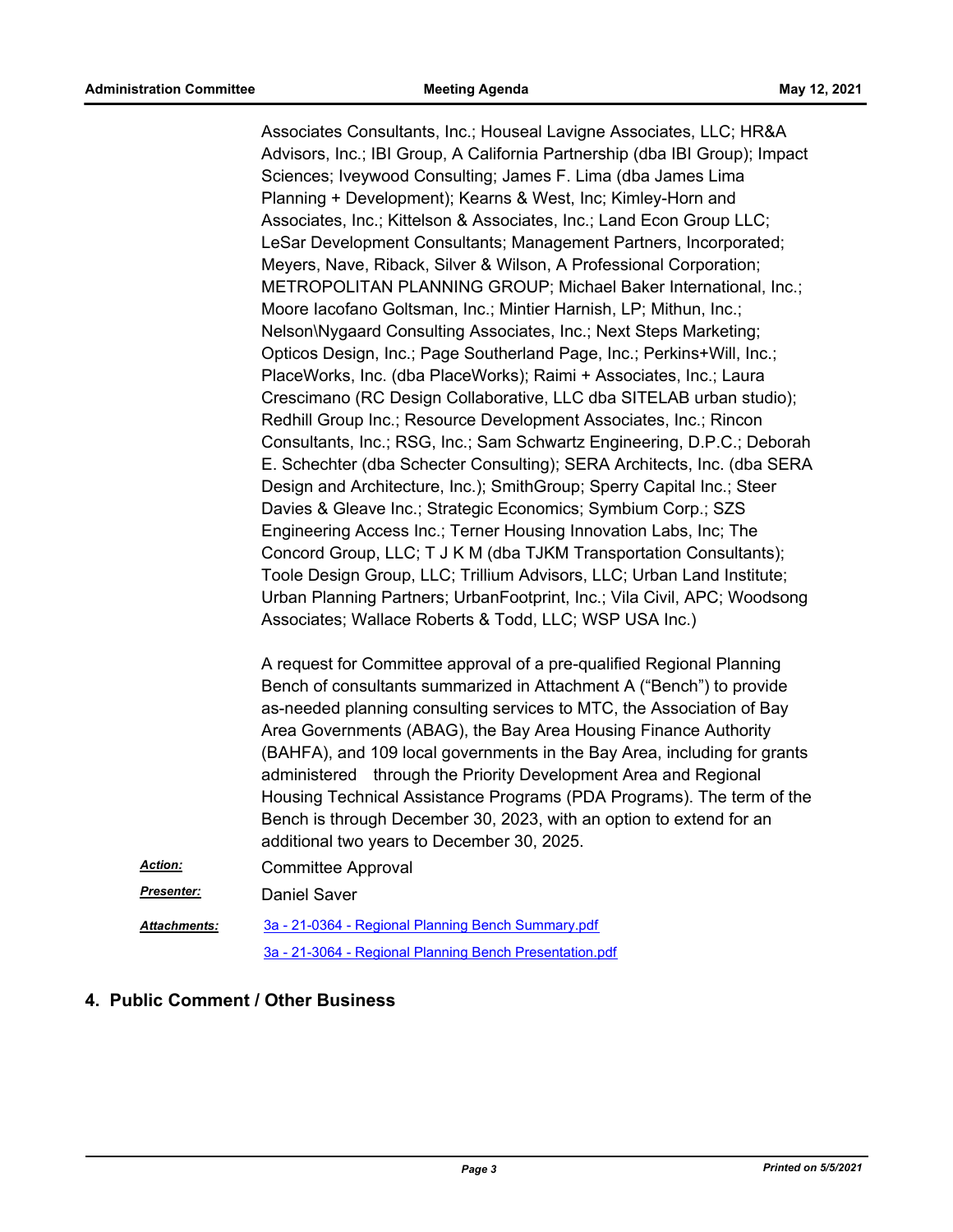### **5. Adjournment / Next Meeting**

**The next meeting of the Administration Committee is scheduled to be held on Wednesday, June 9, 2021 at 9:40 a.m. remotely and by webcast. Any changes to the schedule will be duly noticed to the public.**